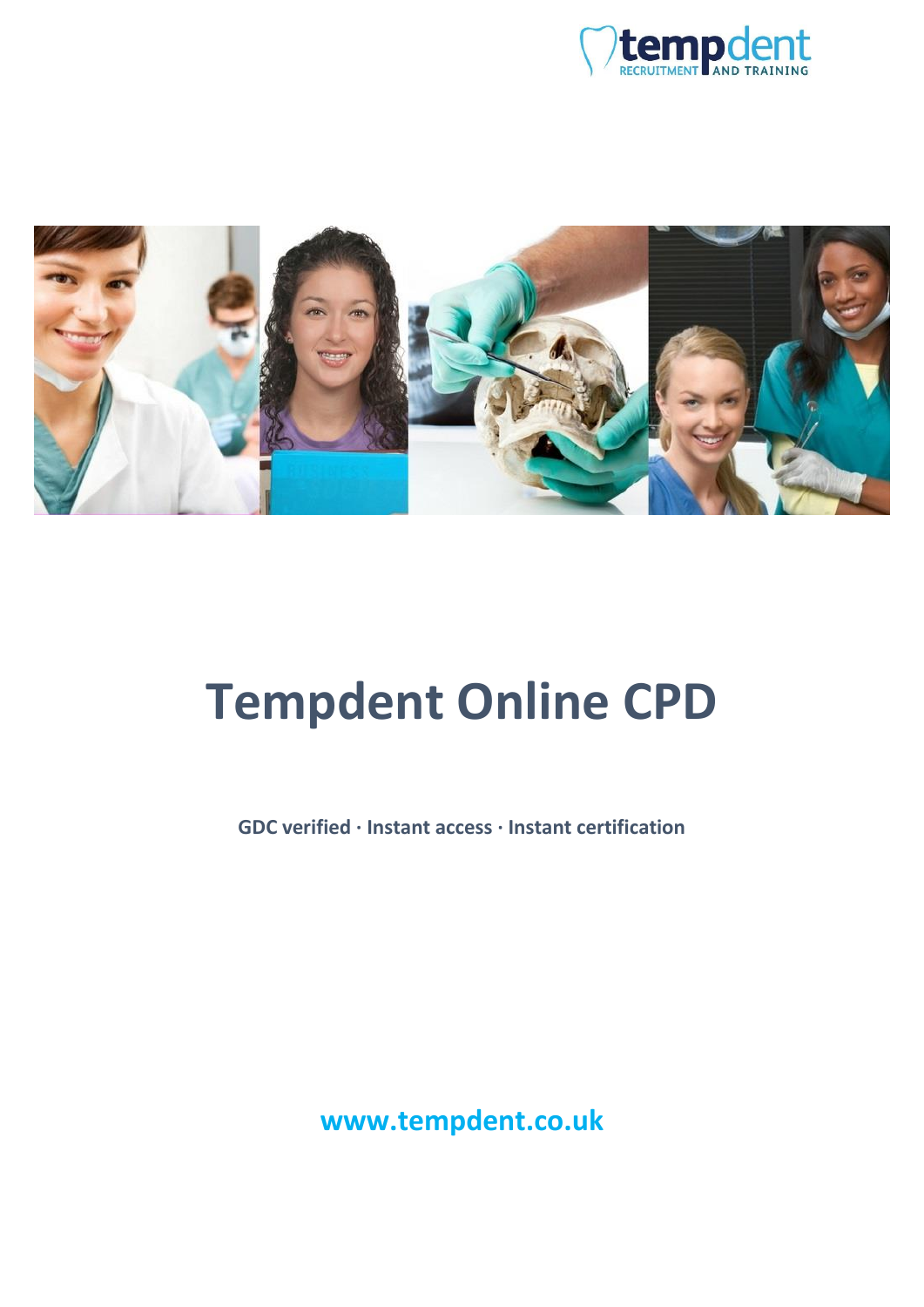

# **Tempdent Online CPD**

Our fantastic team of highly skilled dental trainers with years of experience in a broad range of specialisms have been busy developing our new online CPD dental courses. So whether you have just qualified as a dental nurse or are an experienced dentist, hygienist or therapist, we have GDC verifiable CPD that is easily accessible to all members of the dental team.



## **Our CPD offers…**

- $\checkmark$  Instant access
- $\checkmark$  User friendly, intuitive design
- $\checkmark$  Easy to navigate
- $\checkmark$  On the spot certification
- $\checkmark$  CPD logging functionality with easy CSV exporting

## **What is covered?**

Stay on top of the new GDC enhanced CPD requirements for dental professionals with our extensive and easy to access online CPD. We offer a broad range of modules aligned to the topics listed below. All of our CPD is GDC verifiable and can be accessed on our fantastic online platform. Modules can be purchased individually, core CPD packages (20 hours per year) or all you can eat (60 hours over 2 years access).

| <b>CPR &amp; AED</b>                         |  |
|----------------------------------------------|--|
| <b>Medical Emergencies</b>                   |  |
| <b>Complaints Handling, Law &amp; Ethics</b> |  |
| Radiography                                  |  |
| <b>Oral Cancer &amp; Smoking Cessation</b>   |  |
| <b>Safeguarding Level 2</b>                  |  |
| <b>Safeguarding Level 3</b>                  |  |
| <b>Cross Infection &amp; Decontamination</b> |  |

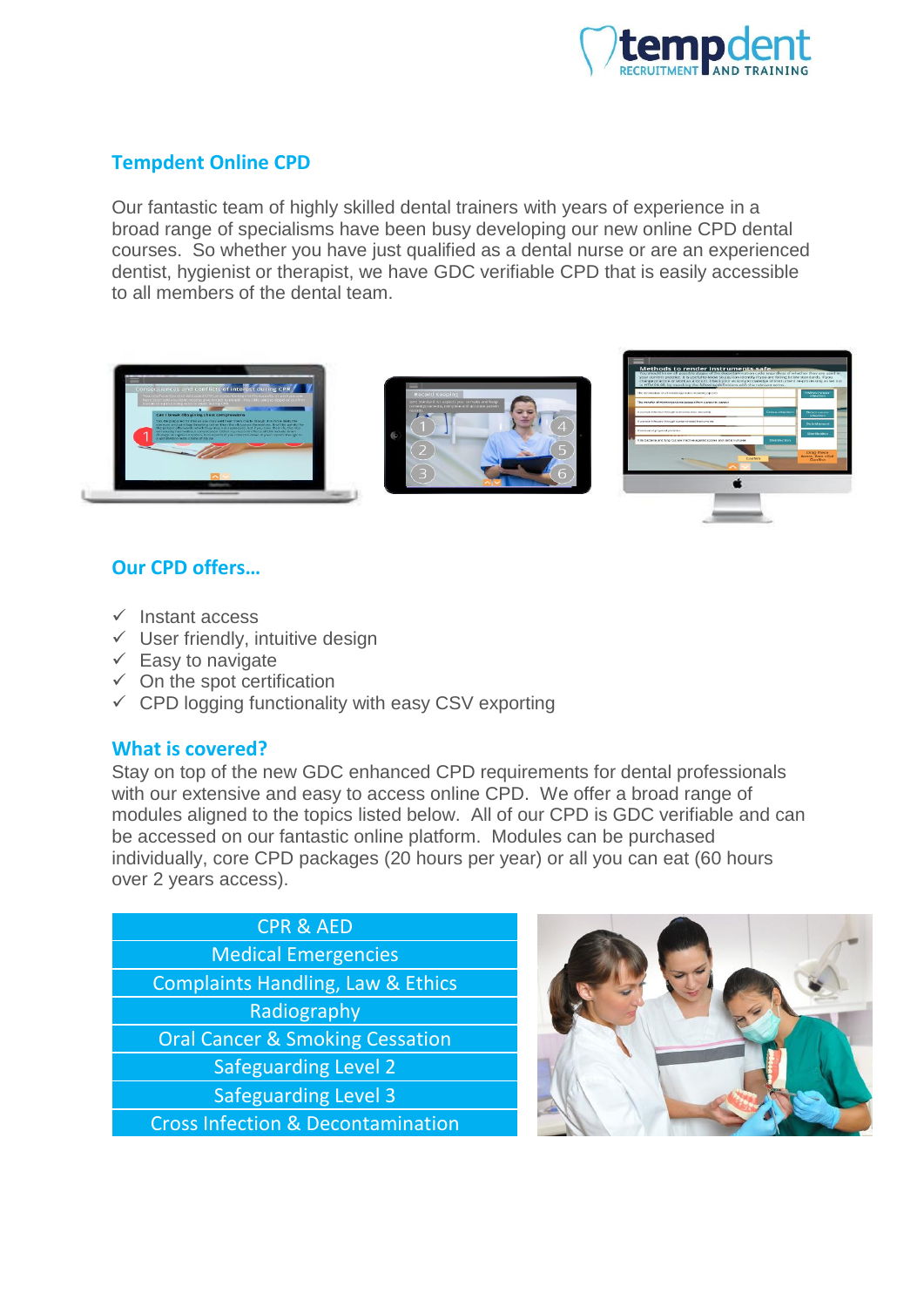

## **How much does it cost?**

| 1 module (two hour)                                                             | E8     |
|---------------------------------------------------------------------------------|--------|
| Core CPD (20 hours per annum)                                                   | E39.99 |
| All you can eat (60 hours with two years access) $\left  \right.$ <b>£64.99</b> |        |

#### **All prices are exclusive of VAT**

## **The GDCs enhanced CPD scheme**

The GDCs enhanced CPD scheme commences for dentists from 1st January 2018 and for DCPs from 1st August 2018. There are various changes happening in 2018 and we've been working really hard behind the scenes to create new content and packages to support dental staff to be ready.

The key changes are:

- **Non-verifiable CPD**: All CPD now needs to be verifiable. Non-verifiable CPD will no longer count toward CPD hours.
- **Annual CPD statement**: You will need to submit an annual statement to the GDC confirming the number of hours CPD that you have undertaken that year. You have to submit this even if no hours have been undertaken.
- **Annual CPD hours:** Each GDC registrant must complete a minimum of 10 hours CPD every 2 years. Failure to comply with this can result in your removal from GDC register.
- **Minimum hours over 5-year cycle**:

| <b>Professional Title</b>        | Min. hours over 5-year cycle |
|----------------------------------|------------------------------|
| <b>Dentists</b>                  | 100 hours                    |
| Hygienists/Therapist/Ortho       | 75 hours                     |
| Therapists/ Clinical Technicians |                              |
| <b>Dental Nurses/Technicians</b> | 50 hours                     |

## **How can I access Tempdent CPD?**

Our online CPD can be accessed through our website at www.tempdent.co.uk from early-December 2017 where you will be able to select and pay for your online CPD. To discuss now pleased contact Dan Redland on 0208 371 7229 or email daniel.redland@tempdent.co.uk

#### **Take advantage of our launch special offer of 15% discount on 'core' and 'all you can eat' CPD from now until 28th February 2018.**

Should you prefer to have face to face CPD, we can deliver CPD courses at our London training centre or if it's more convenient we can come to your workplace. Our in-house training is cost-effective, as up to 15 team members can participate. It's also a great team building tool as it allows you to get the whole team together. For further information please contact the Training team on 0208 371 6700.